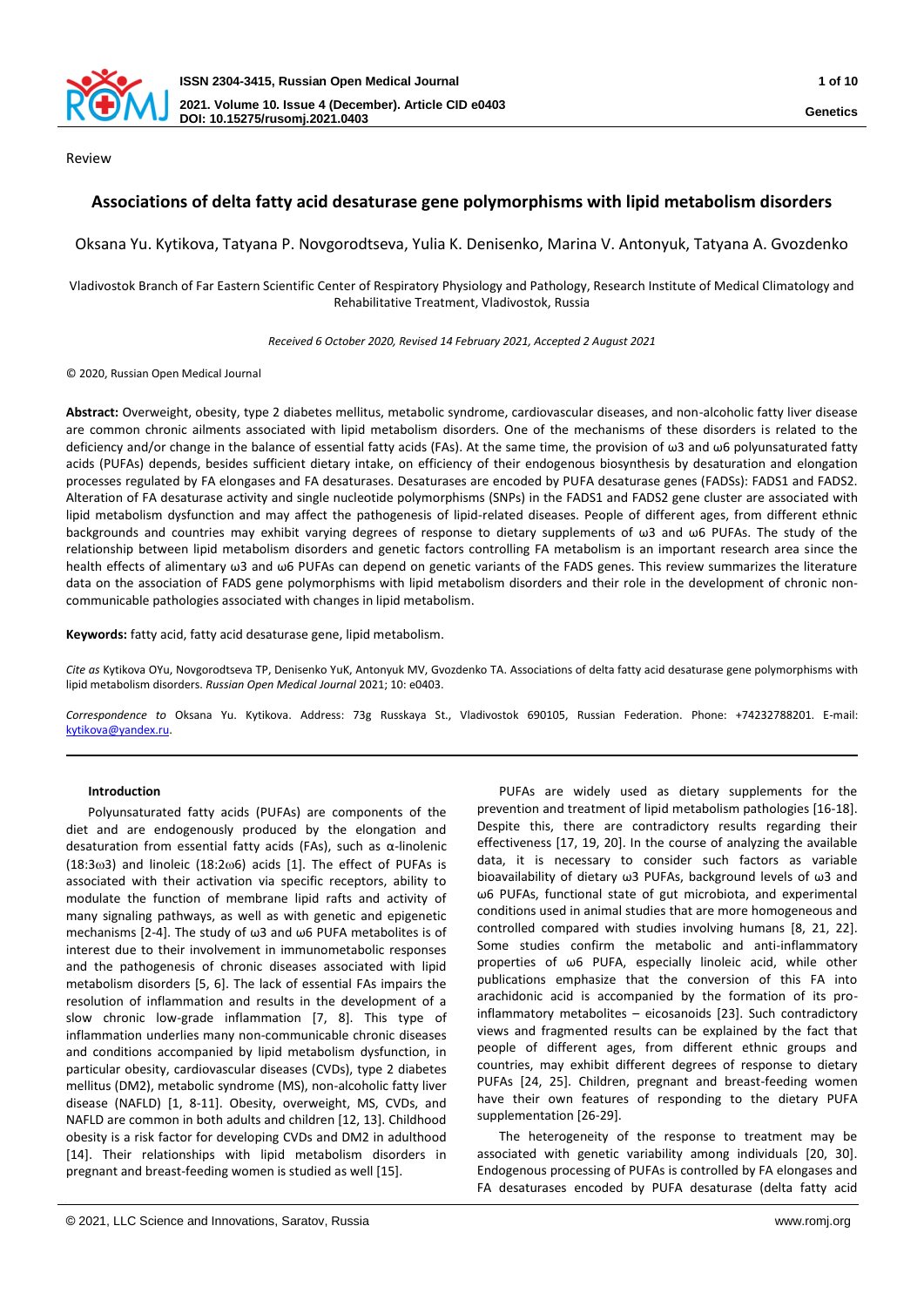

desaturases, *FADSs*) genes [31]. Changes in the activity of FA desaturases and polymorphisms of their genes are observed in a significant number of diseases related to lipid metabolism dysregulation [32-34]. At the same time, the genetic regulation of endogenous lipid metabolism is poorly understood [35, 36]. Investigating the association of genetic factors controlling FA metabolism with lipid metabolism disorders and development of the low-grade inflammation in chronic non-communicable diseases can be considered as a promising study field. The health effects of dietary ω3 and ω6 PUFAs may vary with genetic variants within the *FADS* genes.

We carried out bibliographic searches in PubMed for reports of randomized controlled trials published between 2010 and 2020. In our search for relevant publications, the following keyword combinations were used: *fatty acids*, *fatty acid desaturase*, *fatty acid desaturase genes*, and *lipid metabolism*. Only articles in English were considered. Hence, 481 publications were identified, of which 19 were the reviews.

Our analysis of available literature established that international databases contained a sufficient number of the articles dedicated to studying the relationships between FA synthesis disorders and chronic diseases [1, 5-7, 21, 24, etc.], as well as enough publications highlighting the effects of alimentary PUFAs intake in various pathological conditions [8-10, 16-20, 22, 23, 25, etc.]. The articles discussing genetic regulation of endogenous lipid metabolism were less abundant [4, 11, 24-29, etc.]. There were just a few studies aimed at establishing the health effects of alimentary PUFAs depending on FADS genetic variants [26, 35, 36, etc.]. Finally, only a small number of the relevant literary sources were reviews, which implied the urgent need to systematize current accumulated data. It should be noted that there were some reviews summarizing the data on association of FADS gene polymorphisms with the development of diseases related to altered lipid metabolism [2].

In our review, we analyze literary sources of the last decade on the relationships between FADS gene polymorphisms, FA synthesis disorders and the development of socially significant chronic diseases associated with changes in lipid metabolism (overweight, obesity, DM2, MS, CVD, and NAFLD). The features of FADS genotype in adults, children, along with pregnant and breastfeeding women are described. The link between genetic factors controlling FA metabolism and lipid metabolism disorders in adults and children is defined. The therapeutic prospects of alimentary PUFA supplementation are discussed as well.

#### **Metabolism of ω-3 and ω-6 PUFAs**

## *The ω-3 and ω-6 PUFAs*

Fatty acids are carboxylic acids with a carbon chain containing carboxyl and methyl groups at its ends [31]. Natural FAs are classified into saturated and unsaturated. In contrast to unsaturated FAs, saturated FAs do not have double bonds. If unsaturated FAs contain one double bond, they are called monoenic (monounsaturated) FAs; if they have from two to six double bonds, they are polyunsaturated fatty acids (PUFAs). PUFAs are classified into ω9, ω7, ω6, and ω3 FAs by the position of the first double bond closest to the methyl end of the carbon chain. Additionally, according to the length of the carbon chain (C), FAs are grouped into long-chain (C12-C22), medium-chain (C7-C12) and short-chain (C2-C6) categories. Medium- and short-chain FAs are synthesized *de novo* or are a result of fat consumption [37].

Short-chain FAs can be produced in the intestine during partial digestion of soluble fiber and then enter the circulatory system [38]. Some ω3 and ω6 PUFAs are essential and cannot be synthesized by the human organism; their sufficient intake is critical for its normal functioning [39, 40].

Synthesis of saturated FAs occurs in the cytoplasm of cells of the liver, kidneys, intestines, brain, lung, mammary glands, as well as in adipose tissue (with the participation of acetyl-CoA, NADPH, ATP,  $Mn^{2+}$  and HCO<sup>3-</sup>), while the lengthening of the carbon chain of FAs (both endogenous FAs synthesized in the cytoplasm, and exogenous FAs coming from the intestine) takes place in the mitochondria and involves β-oxidation reactions. Other FAs are formed from palmitic acid synthesized in the cell cytoplasm by elongation of the carbon chain (lengthening) and desaturation (formation of double bonds) with the participation of malonyl-CoA [41]. The processes of elongation and desaturation are repeated and combined with each other.

Enzymes involved in the biosynthesis of monounsaturated and polyunsaturated FAs are called FA desaturases. The transformation of saturated FAs into monounsaturated FAs is catalyzed by stearoyl-CoA-desaturase-1. In mammals, there are no enzymes catalyzing the introduction of double bonds into the FA carbon chain after the 9th carbon atom. Therefore, essential FAs (αlinolenic and linoleic) can be obtained exclusively with food [42, 43]. Linoleic acid is converted into FAs of the ω6 family: γ-linolenic (18:3ω6), dihomo-γ-linolenic (20:3ω6), arachidonic (20:4ω6), adrenic (docosotetraenoic)  $(22:4\omega)6$ , tetracosatetraenoic  $(24:4\omega)$ , tetracosapentaenoic  $(24:5\omega)$ , and  $\omega$ 6 docosapentaenoic (22:56) acids. In turn, α-linolenic acid is transformed into FAs of the  $\omega$ 3 family: stearidonic (18:4 $\omega$ 3), eicosatetraenoic (20:4 $\omega$ 3), eicosapentaenoic (20:5 $\omega$ 3),  $\omega$ 3 docosapentaenoic (22:5ω3), tetracosapentaenoic (24:5ω3), tetracosahexaenoic (24:6 $\omega$ 3), and docosahexaenoic (22:6 $\omega$ 3) (*Table* 1).

#### *The enzymes involved in metabolism of ω-3 and ω-6 PUFAs*

The synthesis of ω6 and ω3 PUFAs is regulated by the elongation and desaturation enzymes: elongase 2 (ELOVL2) and elongase 5 (ELOVL5), Δ5 desaturase (delta-5 desaturase (D5D) or FADS1) and Δ6 desaturase (delta-6 desaturase (D6D) or FADS2) [44, 45]. Elongases are responsible for the lengthening of the carbon chain in PUFAs. Desaturases catalyze the conversion of a single bond between carbon atoms into a double bond (C=C) called unsaturated bonds. The biosynthesis of docosahexaenoic  $(22:6\omega3)$ and  $\omega$ 6 docosapentaenoic (22:5 $\omega$ 6) acids includes the formation of FAs with 24 carbon atoms in the endoplasmic reticulum and their further movement to the center of β-oxidation. Considering that FAs can be a substrate for peroxisomal oxidation, they are involved in the regulation of FA composition of membrane lipids [3, 15].

PUFAs of the ω6 and ω3 families are synthesized under the influence of the same enzymes. Thus, as a result of the synthesis of long-chain ω3 PUFAs with the participation of FADS2, stearidonic acid (18:4 $\omega$ 3) is formed from  $\alpha$ -linolenic acid (18:3 $\omega$ 3) that is converted into eicosatetraenoic acid (20:4 $\omega$ 3). FADS1 catalyzes the formation of eicosapentaenoic acid (20:5 $\omega$ 3). Then, with the participation of ELOVL2, microsomal elongation of the  $\omega$ 3 chain of docosapentaenoic acid (22:5 $\omega$ 3) to tetracosapentaenoic acid  $(24:5\omega3)$  occurs followed by desaturation at the position-6 by FADS2 to tetracosahexaenoic acid (24:6 $\omega$ 3). Further, this PUFA is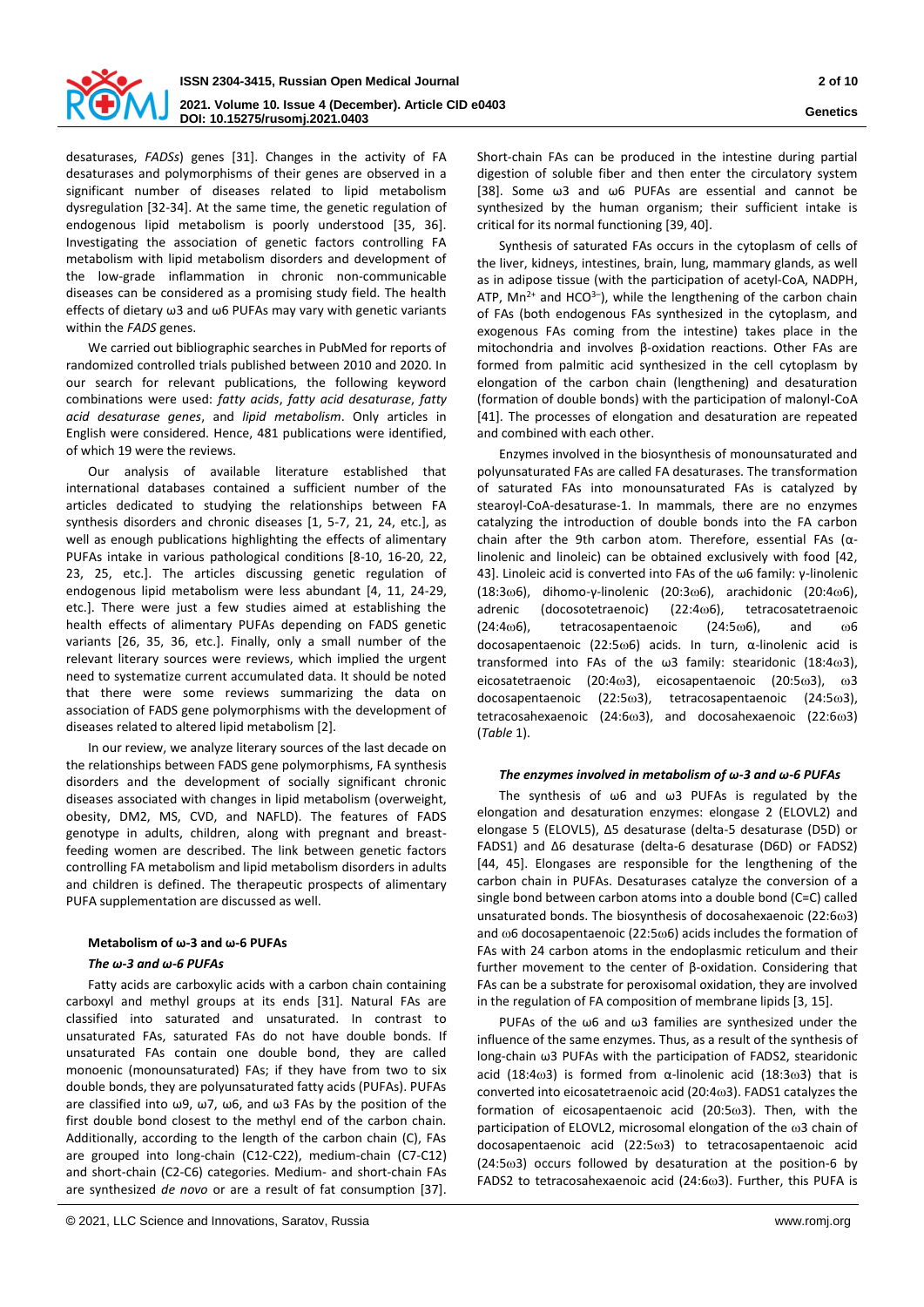

metabolized through β-oxidation in peroxisomes to docosahexaenoic acid (22:6ω3). Both α-linolenic (18:3ω3) and tetracosapentaenoic (24:5 $\omega$ 3) acids can serve a substrate for desaturation at position-6 of FAs by FADS2 [46].

The sequential synthesis of long-chain ω6 PUFAs begins with desaturation of linoleic acid (18:2ω6) to γ-linolenic acid (18:3ω6) under the impact of FADS2. The resulting acid is metabolized by ELOVL5 into dihomo-γ-linolenic acid (20:3ω6) that, in turn, is converted into arachidonic acid (20:4 $\omega$ 6) by FADS1. Further elongation of arachidonic acid  $(20:4\omega)6$  by the enzymes ELOVL5 and ELOVL2 leads to the formation of adrenic (docosotetraenoic)  $(22:4\omega)$  and tetracosatetraenoic  $(24:4\omega)$  acids. At this stage, FADS2 lead to the transformation of tetracosatetraenoic acid (24:4 $\omega$ 6) into tetracosapentaenoic (24:5 $\omega$ 6), and then, as a result of β-oxidation, ω6 docosapentaenoic acid (22:5ω6) is synthesized. Therefore, adrenic (docosotetraenoic) acid  $(22:4\omega)6$  is a progenitor of  $\omega$ 6 docosapentaenoic acid (22:5 $\omega$ 6), but this pathway does not depend on acyl-CoA-dependent  $\Delta 4$  desaturase and requires moving between the endoplasmic reticulum and the center of β-oxidation.

The activity of FA desaturases is controlled by the level of dietary PUFAs intake, which can affect the FADS gene expression [47-49].

# **An impact of polymorphisms of the** *FADS1* **and** *FADS2* **genes on the plasma lipid profile**

FA desaturases are encoded by genes *FADS1* and *FADS2,* located on the long arm of the human chromosome 11 and on mouse chromosome 19 [45]. In addition to *FADS1* and *FADS2*, other genes that can also affect the plasma level of ω6 PUFAs have been reported: genes on chromosome 10 associated with linoleic acid (18:26) (rs10740118), genes on chromosome 16 associated with linoleic acid, γ-linolenic (18:3ω6), dihomo-γ-linolenic  $(20:3\omega6)$ , and arachidonic  $(20:3\omega6)$  acids (rs16966952), as well as the genes on chromosome 6 associated with adrenic acid  $(22:4\omega 6)$ (rs3134950) [50]. It has been shown that single nucleotide polymorphisms (SNPs) – i.e., a single base change (A, T, G, C) in a DNA sequence of the *FADS* gene cluster – alter the activity of FA desaturases, plasma lipid profile and glucose homeostasis [51]. Close relationships between *FADS1* and *FADS2* gene polymorphisms, and the plasma levels of ω3 PUFAs, ω6 PUFAs, high-density lipoproteins (HDL), low-density lipoproteins (LDL), and triglycerides have been established [4, 52]. Polymorphisms of the *FADS1* and *FADS2* genes have a different effect on the plasma lipid profile in adults, children, as well as pregnant and breast-feeding women (*Table* 2).

#### **Table 1. The spectrum of ω3 and ω6 fatty acids synthesized from α-linolenic and linoleic acids**

| The $\omega$ 6 FAs synthesized from linoleic acid (18:2 $\omega$ 6) |         | The $\omega$ 3 FAs synthesized from $\alpha$ -linolenic acid (18:3 $\omega$ 3) |                     |
|---------------------------------------------------------------------|---------|--------------------------------------------------------------------------------|---------------------|
| Name                                                                | Formula | Name                                                                           | Formula             |
| y-linolenic acid                                                    | 18:306  | stearidonic acid                                                               | 18:403              |
| dihomo-y-linolenic acid                                             | 20:306  | eicosatetraenoic acid                                                          | 20:4 <sub>0</sub> 3 |
| arachidonic acid                                                    | 20:406  | eicosapentaenoic acid                                                          | 20:5 <sub>ω</sub> 3 |
| adrenic acid (docosotetraenoic) acid                                | 22:406  | ω3 docosapentaenoic acid                                                       | 22:5 <sub>0</sub> 3 |
| tetracosatetraenoic acid                                            | 24:406  | tetracosapentaenoic acid                                                       | 24:5 <sub>ω</sub> 3 |
| tetracosapentaenoic acid                                            | 24:506  | tetracosahexaenoic acid                                                        | 24:603              |
| ω6 docosapentaenoic acid                                            | 22:506  | docosahexaenoic acid                                                           | 22:603              |

**Table 2. Associations of FADS1 and FADS2 gene polymorphisms with PUFA levels in adults, children, pregnant and breast-feeding women**

| <b>SNPs</b>                     | Association with level of PUFAs                                   | References |  |
|---------------------------------|-------------------------------------------------------------------|------------|--|
| FADS1-rs174546                  | plasma level of $\omega$ 3 PUFAs in adults                        | $[53]$     |  |
|                                 | plasma level of ω3 PUFAs in pregnant women                        | $[54]$     |  |
| FADS1-rs174547                  | plasma level of $\omega$ 3 PUFAs in adults                        | $[53]$     |  |
| FADS1-rs174550                  | plasma level of $\omega$ 3 PUFAs in adults                        | $[53]$     |  |
|                                 | plasma level of $\omega$ 6 PUFAs in adults                        | $[55]$     |  |
| FADS1-rs174556                  | plasma level of ω3 and ω6 PUFAs in pregnant women                 | $[56]$     |  |
|                                 | level of $\omega$ 6 PUFAs in breast milk                          | $[57]$     |  |
| FADS2-rs1535                    | plasma level of $\omega$ 3 PUFAs in adults                        | $[53]$     |  |
|                                 | level of $\omega$ 6 PUFAs in breast milk                          | $[58]$     |  |
| FADS2-rs174546                  | plasma level of ω3 PUFAs in adults                                | $[53]$     |  |
| FADS2-rs174576                  | plasma level of $\omega$ 3 PUFAs in adults                        | $[53]$     |  |
| FADS2-rs174575                  | plasma level of ω3 PUFAs in children (girls and boys)             | $[59]$     |  |
|                                 | plasma level of $\omega$ 6 PUFAs in boys                          |            |  |
| FADS2-rs174577                  | plasma level of ω3 PUFAs in adults                                | $[53]$     |  |
| FADS2-rs174602                  | plasma level of $\omega$ 3 and $\omega$ 6 PUFAs in pregnant women | [56]       |  |
| FADS-rs174537                   |                                                                   |            |  |
| FADS-rs174561                   | plasma level of $\omega$ 3 PUFAs in adults                        | $[50]$     |  |
| FADS-rs3834458                  |                                                                   |            |  |
| Haplotypes                      |                                                                   |            |  |
| FADS2-rs1535-rs3834458          | level of $\omega$ 6 PUFAs in breast milk                          | [58]       |  |
| FADS2-rs1535-rs174575           | level of ω6 PUFAs in breast milk                                  | [58]       |  |
| FADS1-rs174547-rs174553         | level of $\omega$ 6 PUFAs in breast milk                          | [58]       |  |
| FADS2 rs3834458-rs1535-rs174575 | level of $\omega$ 6 PUFAs in breast milk                          | $[58]$     |  |

SNP, single nucleotide polymorphism; PUFA, polyunsaturated fatty acid.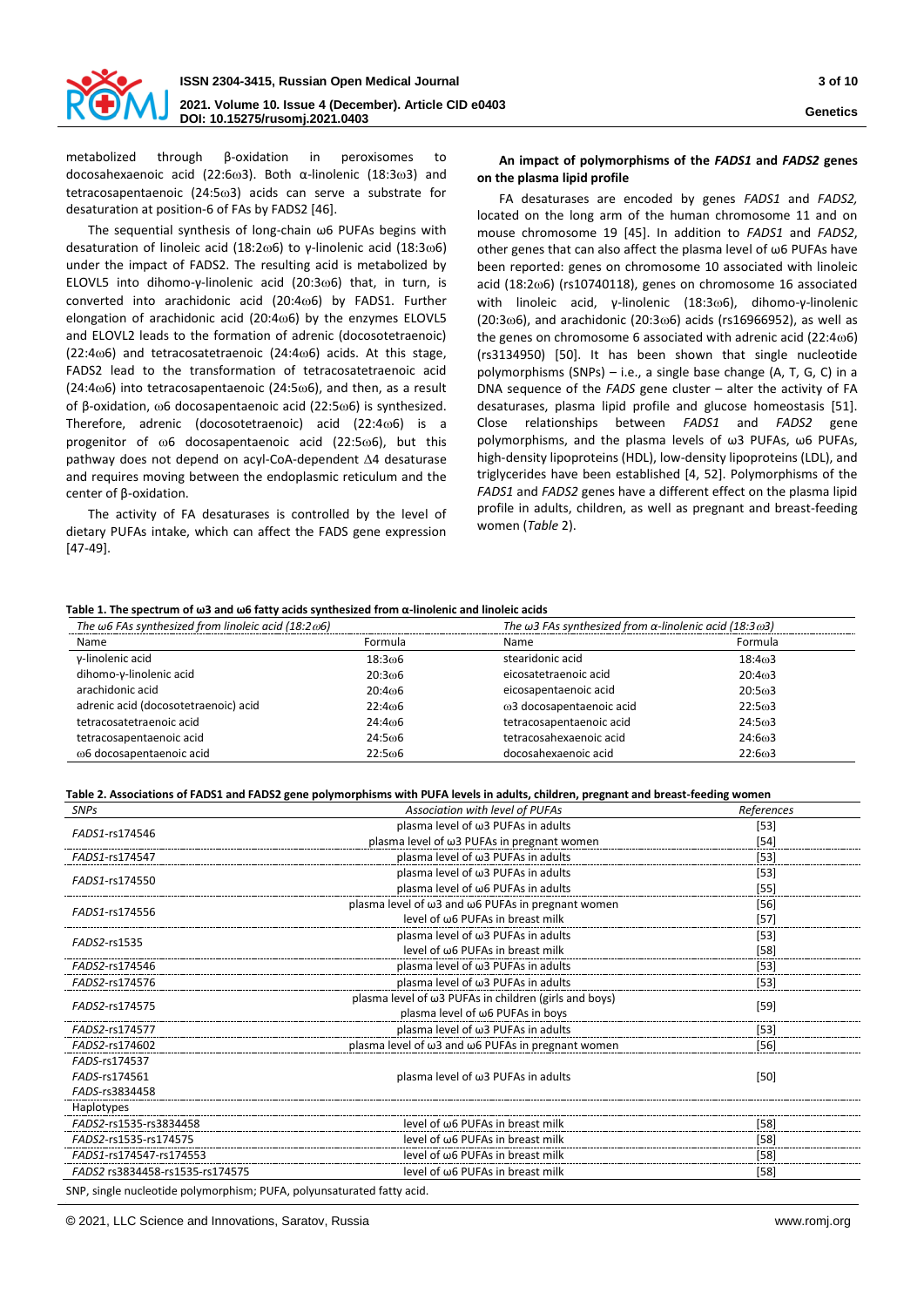

#### **Table 3. Associations of FADS1 and FADS2 gene polymorphisms with lipid metabolism-related diseases**

**DOI: 10.15275/rusomj.2021.0403**

| <b>SNPs</b>                            | Association with parameters                                          | Pathology                                                                 | References   |
|----------------------------------------|----------------------------------------------------------------------|---------------------------------------------------------------------------|--------------|
| FADS1-rs174547                         | waist circumference, fasting blood glucose,<br>plasma HDL level, BMI | MS, DM2                                                                   | [32, 71, 72] |
| FADS2-rs2727270                        | fasting blood glucose                                                | DM <sub>2</sub>                                                           | $[32]$       |
| FADS2-rs174575                         | high birth weight                                                    | risk of developing metabolic disorders                                    | [28]         |
| FADS2-rs174601                         | serum lipid level                                                    | risk of developing IHD and IS                                             | $[73]$       |
| FADS2-rs174602                         | high birth weight                                                    | risk of developing metabolic disorders                                    | [56]         |
| FADS1-rs174545                         |                                                                      |                                                                           |              |
| FADS1-rs174548 FADS1-                  | <b>BMI</b>                                                           | risk of developing obesity in pregnancy                                   | $[29]$       |
| rs174553 FADS2-rs1535                  |                                                                      |                                                                           |              |
| FADS2-rs174583                         |                                                                      |                                                                           |              |
| FADS1-rs174546                         | BMI, serum lipid level                                               | risk of developing obesity in pregnancy,<br>risk of developing IHD and IS | [29, 73, 74] |
| FADS2-rs174601 T/T                     | serum lipid level                                                    | risk of developing IHD and IS                                             | [73]         |
| FADS-rs174537G/T                       |                                                                      | high risk of developing IHD                                               | [75, 76]     |
| FADS-rs174537T                         |                                                                      | low risk of developing IHD                                                | [75, 76]     |
| FADS-rs174537 GG                       | DM <sub>2</sub>                                                      | high risk of developing IHD                                               | [75, 76]     |
| <b>Haplotypes</b>                      |                                                                      |                                                                           |              |
| FADS1-rs174546                         |                                                                      |                                                                           | $[73]$       |
| -FADS2-rs174601 T/T)                   | serum lipid level                                                    | high risk of developing IS                                                |              |
| FADS1-rs174546<br>-FADS2-rs174601 C/C) | serum lipid level                                                    | low risk of developing IHD                                                | $[73]$       |

SNP, single nucleotide polymorphism; MS, metabolic syndrome; IHD, ischemic heart disease; IS, ischemic stroke; DM2, type 2 diabetes mellitus; BMI, body mass index; HDL, high-density lipoproteins.

# *An impact of polymorphisms in the FADS1 and FADS2 genes on levels of ω3 and ω6 PUFAs*

O. Coltell et al. established correlations between SNPs in the *FADS* gene cluster (*FADS1-rs174546; FADS1-rs174547; FADS1 rs174550; FADS2-rs1535; FADS2-rs174546; FADS2-rs174576; FADS2-rs174577*) and plasma concentration of ω3 PUFAs [53]. M. Al-Hilal et al. discovered associations of SNPs in the *FADS* gene cluster (rs174537, rs174561, rs3834458) with PUFA level [60]. Possibly, different sites at the *FADS1-FADS2* locus affect the activity of the FADS1 and FADS2 enzymes. A randomized controlled study has demonstrated that an increase in the consumption of eicosapentaenoic  $(20:5\omega3)$  and docosahexaenoic  $(22:6\omega$ 3) acids (doses of 0.45, 0.9 and 1.8 g/day for six months) lead to the elevation of FADS1 enzyme activity and the decrease in FADS2 activity in men and women 45-70 years old [60]. The authors of the study concluded that the rs174537 *FADS* variation influences FADS1 activity and the body response to the increased intake of these FAs. The study by M.A. Lankinen et al. demonstrated that *FADS1*-rs174550 gene polymorphism is associated with fasting blood glucose and the increased serum levels of  $\omega$ 6 lipid mediators synthesized from linoleic acid (18:2 $\omega$ 6) [55]. According to the available data, high linoleic acid  $(18:2\omega6)$ diet causes an increase in the levels of arachidonic acid (20:4 $\omega$ 6) and other ω6 lipid mediators in blood, kidneys and liver in rats [61]. However, O. Coltell et al. revealed no correlations between SNPs in the *FADS* gene cluster and ω6 PUFA level [53].

J.Y. Bernard et al. showed that the presence of *FADS1* rs174546 gene in pregnant women correlated positively with ω6 PUFA level, but not with ω3 PUFA level [54]. It was established that pregnant women, carrying the minor alleles of various *FADS* SNPs, have high blood concentrations of PUFA precursors and low level of arachidonic acid (20:4 $\omega$ 6) [28, 29]. *FADS2-rs498793* and *FADS1*-rs174556 were demonstrated to correlate positively with the plasma levels of arachidonic  $(20:4\omega)$  and docosahexaenoic (22:63) acids. At the same time, there is an evidence that *FADS2*- rs174602 is positively associated with arachidonic acid (20:4 $\omega$ 6) level, but correlates inversely with docosahexaenoic acid (22:6 $\omega$ 3) level [56]. These findings have also confirmed the fact that carriers of the minor allele of SNP rs174602 had a deficiency of docosahexaenoic acid (22:6 $\omega$ 3).

It was also demonstrated that *FADS* gene polymorphisms affected breast milk concentration of PUFAs in breast-feeding women. It was discovered that *FADS1*-rs174556 was related to the fraction of arachidonic acid (20:4<sub>006</sub>) [57], maternal *FADS* genotype was associated with the increased concentrations of linoleic acid (18:2 $\omega$ 6) in umbilical blood, and reduced ratio of arachidonic (20:4 $\omega$ 6) and dihomo-y-linolenic (20:3 $\omega$ 6) acids, as well as docosahexaenoic (22:6ω3) and α-linolenic (18:3ω3) acids [26, 27]. Minor allele carriage of various *FADS* SNPs was linked to a lower concentration of arachidonic acid (20:4 $\omega$ 6) in breast milk [58]. Hence, FADS SNPs (*FADS2*-rs1535) and haplotypes (*FADS2* rs1535-rs3834458, *FADS2*-rs1535-rs174575) were associated with low concentrations of γ-linoleic (18:3ω6) and arachidonic (20:4ω6) acids. Similarly, the *FADS* haplotype (*FADS1*-rs174547-rs174553) was also related to declined concentrations of γ-linoleic (18:3ω6) and arachidonic (20:46) acids in breast milk. However, the *FADS2* haplotype rs3834458-rs1535-rs174575 caused an impact solely on the concentration of γ-linoleic (18:3 $ω$ 6), but not arachidonic  $(20:406)$  acid.

The association between *FADS* gene polymorphisms and PUFA level was found not only in adults, pregnant and breast-feeding women, but also in children. We feel that genetic and epigenetic status of maternal *FADS2* gene may affect the PUFA metabolism in children. According to the published data, changes in *FADS2* rs174575 in a mother in combination with DNA methylation correlated with  $\alpha$ -linolenic acid (18:3 $\omega$ 3) level in blood plasma in girls and boys 16 months old, and with arachidonic (20:4 $\omega$ 6) acid level in the group of boys [59]. Generally, changes in the *FADS* genes in children were associated with low concentration of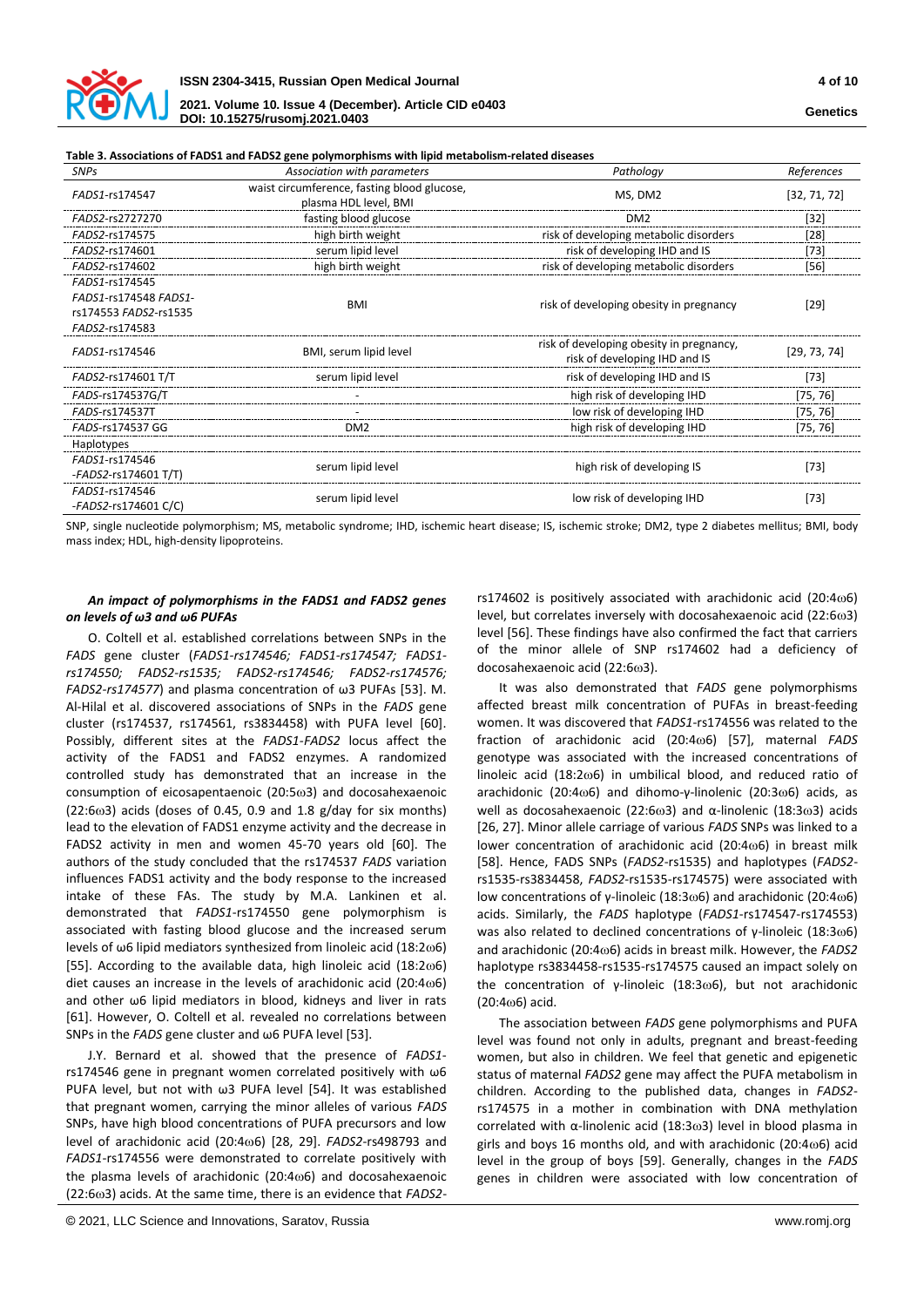

arachidonic acid (20:4 $\omega$ 6) in their blood, and increased level of linoleic (18:2 $\omega$ 6) and  $\alpha$ -linolenic (18:3 $\omega$ 3) acids. However, subjects with both increased and decreased content of docosahexaenoic acid (22:6 $\omega$ 3) were noted [62]. In other studies, the association between changes in the *FADS* genes and docosahexaenoic acid  $(22:6\omega3)$  level was not observed in children above 8 years of age [63, 64]. Children 9 months old carrying the rs174448 allele exhibited reduced levels of total cholesterol and LDL [65].

The presented results confirm an important role of the *FADS* genes in the regulation of PUFA levels in blood serum, kidneys, and liver [53, 61]. Genetic variations in the *FADS1* and *FADS2* genes involved in the ω3 PUFA metabolism may explain why the activity of these FAs is detected only in some people [25]. For example, SNPs reflecting changes in a nucleotide in the *FADS1* gene alter the effectiveness of fish oil consumption in children [66].

Since polymorphisms in the FA desaturase genes affect the concentration of arachidonic  $(20:4\omega6)$  and docosahexaenoic  $(22:6\omega3)$  acids in blood plasma, subjects with certain genotypes may require different amounts of FAs [67]. Personalized prescription of alimentary PUFAs can influence the relationship between these gene variants and FA levels [33]. Modification of the PUFA content in the diet can prevent the adverse effects of *FADS* gene polymorphisms [68].

The described findings suggest an important role of polymorphisms of these genes in lipid metabolism and the contribution of polymorphisms in the pathogenesis of ailments associated with lipid metabolism disorders (MS, CVDs, DM2).

# **Polymorphisms of the** *FADS1* **and** *FADS2* **genes versus metabolic disorders**

#### *FADS genes versus inflammation*

Recently, it was shown that *FADS1* was a regulator of inflammation [69]. ω3 and ω6 PUFAs, as well as their derivatives, play the pivotal role in onset and resolution of inflammatory reaction. M.A. Lankinen et al. reported that the *FADS1* genotype influenced the relationship between the diet enriched with linoleic acid  $(18:2\omega)$  and the development of inflammation [55]. The supplementation of FAs, which are the substrates for ω3 and ω6 PUFAs, to the diet of *FADS1* knockout mice, was accompanied by the development of liver inflammation. The authors pointed out that inflammation was probably not linked to arachidonic acid (20:46), since it was reduced both in *FADS1* knockout mice and in carriers of the genotype related to a reduced activity of the FADS1 enzyme. H. Hermant et al. established that *FADS1*-rs174547 was associated with a low level of arachidonic acid (20:4 $\omega$ 6) and high concentration of dihomo-γ-linolenic acid (20:36), which indicated reduced FADS1 activity in carriers of this allele [70]. In addition, in *FADS1* knockout mice, along with the inflammatory process in the liver, an improvement in glucose tolerance was observed [69]. It was suggested that the association between PUFAs and inflammation was mediated by eicosanoids [5, 6], and that relationship was modified by the *FADS1* genotype. Obviously, subjects have different capacities for the synthesis of ω3 PUFAs from α-linolenic acid and for their accumulation in erythrocytes, or tissues; therefore, the genotype can determine both high and low risk of developing chronic inflammatory diseases [33, 69].

Associations of *FADS1* and *FADS2* gene polymorphisms with lipid-related diseases are presented in *Table* 3.

#### *FADS genes versus metabolic syndrome*

Metabolic syndrome (MS) is defined as a group of metabolic disorders that are the risk factors for developing cardiovascular pathologies and type 2 diabetes [1, 10, 77, 78]. The components of MS are arterial hypertension, abdominal obesity, disorders of carbohydrate metabolism, and dyslipidemia [10, 77]. Lipid changes can be both a cause and a consequence of impaired glucose metabolism and insulin resistance. Accordingly, MS and other metabolic diseases, characterized by defective glucose or lipid metabolism, are closely interrelated [79]. The association between MS and cardiovascular pathology, NAFLD, arthritis, chronic kidney disease, schizophrenia, and some types of cancer has been described [80-82].

The rs174547 polymorphism in the *FADS1* gene is associated with the development of MS and its markers, such as an increased visceral fat mass and fasting hyperglycemia. Vegetarians with the *FADS1*-rs174547 genotype had an enhanced risk of developing MS. Decreased intake of  $\alpha$ -linolenic acid (18:3 $\omega$ 3) vs. linoleic acid (18:26) may disrupt FA metabolism and block the formation of eicosapentaenoic (20:5 $\omega$ 3) and docosahexaenoic (22:6 $\omega$ 3) acids in vegetarians [71].

The results of the meta-analysis by J. Dumont et al. have also confirmed the association between *FADS1*-rs174547 and plasma HDL level, waist circumference and body mass index (BMI). These connections were modulated by increased consumption of linoleic acid [72]. Single nucleotide polymorphisms in genes encoding *FADS* were discovered to relate to BMI in pregnant women [29]. Consequently, carriers of minor *FADS* alleles (*FADS1*-rs174545, *FADS1*-rs174546, *FADS1*-rs174548, *FADS1*-rs174553, *FADS2* rs1535, and *FADS2*-rs174583) caused a higher risk of developing obesity during pregnancy. However, women with BMI ≥25 kg before pregnancy were exposed to a lower risk of obesity in pregnancy associated with *FADS* polymorphisms. Overweight or obese women with SNPs in *FADS2* and *ELOVL2* genes had higher ω3 PUFA level than normal weight women. Carriers of minor alleles of *FADS1*-rs174545, *FADS1*-rs174537, *FADS1*-rs174546, and *FADS1*-rs174553 exhibited a low ratio of arachidonic acid (20:4 $\omega$ 6) to dihomo-γ-linolenic acid (20:3ω6), which implied a decrease in activity of FA desaturases [29]. A.J. Yeates et al. noted high birth weights in infants as risk factor of metabolic disorders, those infants born to mothers homozygous for *FADS2*-rs174575 [28]. The effect of prenatal maternal docosahexaenoic acid (22:6 $\omega$ 3) intake on infant birth weight was not unidirectional: women carrying the minor allele *FADS2*-rs174602 gave birth to neonates with a greater body weight than women who received placebo, which may be partly accounted for by an increase in gestational age; hence this effect requires further investigation [56].

### *FADS genes versus type 2 diabetes mellitus*

The prevalence and mortality from DM2 continue to rise worldwide, causing important medical and social implications for the health care system [83]. This pathology is accompanied by metabolic disorders, including hypertriglyceridemia, high LDL, and low HDL.

The genetically determined FA composition and their desaturation are associated not only with lipid metabolism, but also with glucose levels and insulin secretion [30, 32]. FA desaturases play an important role in the reduction of cytosolic nicotinamide adenine dinucleotide (NAD<sup>+</sup> ) to NADH. These reactions are related to glucose metabolism. A decreased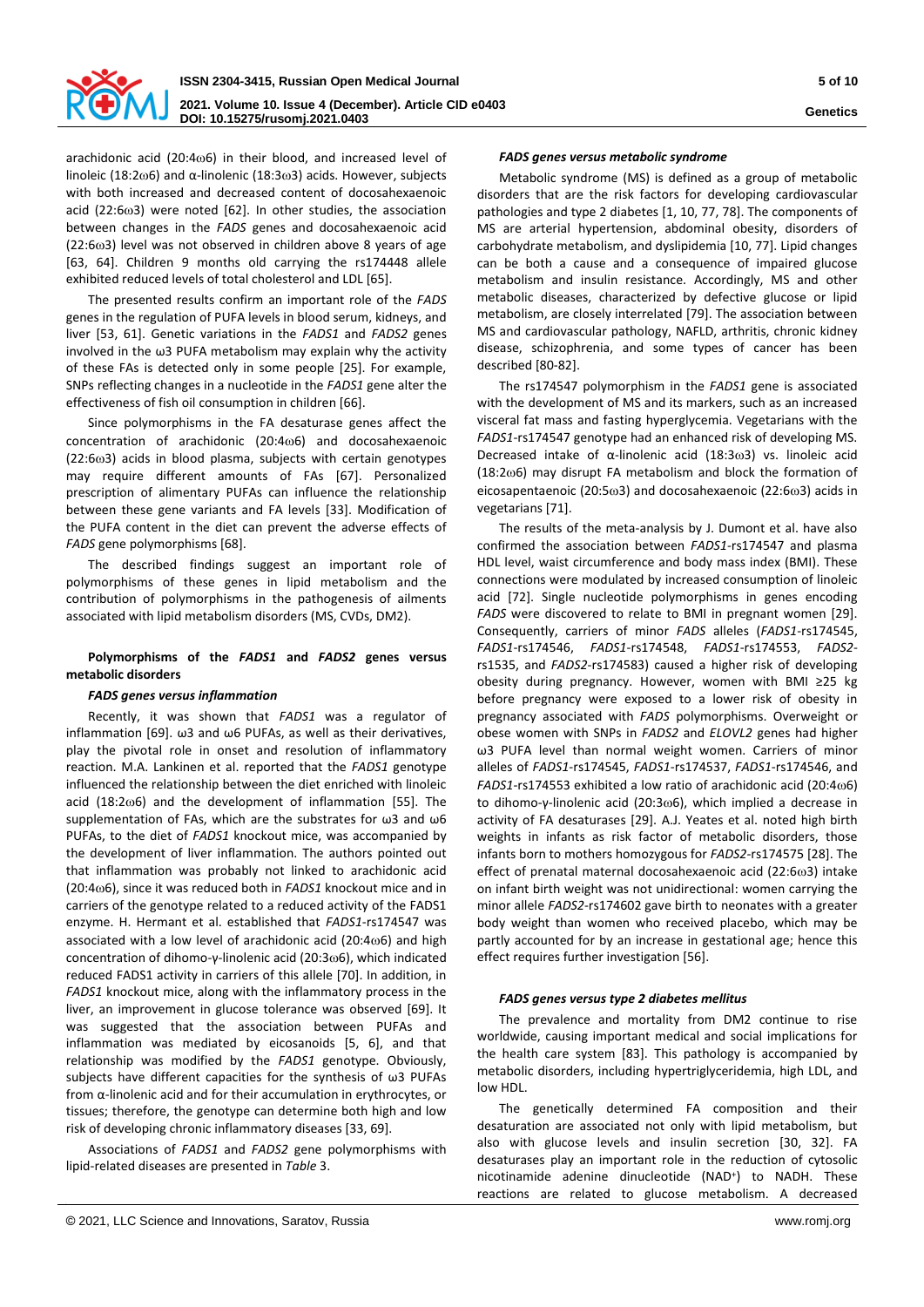

NAD<sup>+</sup>/NADH ratio in the cell cytosol correlates with an elevated activity of FA desaturases [84].

*FADS* polymorphisms can alter FA composition in plasma and modulate the development of DM2 [30, 46]. Huang М.С. et al. established that *FADS1*-rs174547 and *FADS2*-rs2727270 were associated with a decrease in the activity of FADS1/2 enzymes in patients with DM2 [32]. The effect of alimentary ω3 PUFAs in the associations between polymorphisms of the FADS genes and DM2 requires further investigation.

## *FADS genes versus cardiovascular pathology*

The elevation of blood pressure (BP) and the prevalence of hypertension are associated with overweight and obesity in both adults and children/youth [14]. High activity of the FADS1 enzyme may protect against obesity and hypertension that are increasingly common in children and youth and tend to be observed in adulthood. In addition, the activity of this enzyme affects the content of eicosapentaenoic (20:5 $\omega$ 3), docosahexaenoic (22:6 $\omega$ 3), and arachidonic (20:4 $\omega$ 6) acids involved in the blood pressure regulation [34, 85]. An elevated level of arachidonic acid (20:4 $\omega$ 6) enhances blood pressure, while ω3 PUFAs reduces it [34]. FADS1 activity (assessed by the FADS1 index calculated as the ratio of arachidonic (20:4ω6) to dihomo-γ-linolenic (20:3ω6) acids) is inversely proportional to BMI [34] and blood pressure [86]. Since polymorphisms of the *FADS1* gene are associated with PUFA content in blood plasma, the genetic component may have a substantial effect on the relationship between PUFAs and blood pressure [87].

SNP rs174546 has been shown to affect serum PUFA content [74]. Carriers of the minor allele rs174546 exhibited reduced FADS1 activity, which led to an increase in the levels of linoleic (18:2 $\omega$ 6) and dihomo-γ-linolenic (20:3 $\omega$ 6) acids, while arachidonic  $(20:4\omega$ 6) and eicosapentaenoic  $(20:5\omega)$  acid concentrations were reduced [74]. All haplotypes carrying the minor allele were associated with a lower FADS1 activity [74].

Increased activity of FADS2 enzyme was demonstrated in patients with coronary artery disease (CAD). In both CAD and DM2 patients, along with high FADS2 activity, the content of arachidonic (20:4 $\omega$ 6) and dihomo-y-linolenic (20:3 $\omega$ 6) acids in blood plasma is increased as a result of decline in stearidonic (18:4 $\omega$ 3) and  $\alpha$ -linolenic (18:3 $\omega$ 3) acids. Simultaneously, the concentrations of eicosapentaenoic (20:53) and docosahexaenoic (22:6 $\omega$ 3) acids are elevated in DM2 patients, but reduced in CAD patients [75].

The rs174537 G allele in the *FADS* gene is often detected in patients with CAD. At the same time, the rs174537 G/T alleles in the *FADS* gene are associated with an elevated risk of developing this disease, while the rs174537T allele is related to the reduced risk [76]. It should be noted that DM2 patients carrying the rs174537 GG allele in the *FADS* gene had an augmented risk of developing CAD [76]. The carriers of the rs174460 C allele also had a higher risk of CAD. These results imply that the *FADS* gene polymorphisms affect plasma FA concentration and FA desaturase activity. Q Yang et al. studied the relationship between SNPs *FADS1*-rs174546 and *FADS2*-rs174601, and the risk of CAD and ischemic stroke (IS). The haplotype of T/T nucleotides in the *FADS1* and *FADS2* genes (rs174546-rs174601) was associated with an increased risk of IS, and the haplotype of C/C nucleotides in these genes (rs174546-rs174601) was linked to a reduced risk of CAD

and IS [73]. The carriers of T/T SNPs in the *FADS2*-rs174601 gene had a decreased HDL and apolipoprotein (ApoAI) levels in serum in the groups of patients with CAD, IS and subjects with an elevated risk of these pathologies.

The study of *FADS* gene polymorphisms would allow establishing the efficacy of ω3 and ω6 PUFAs in the treatment of CVDs.

## *FADS genes versus NAFLD*

NAFLD includes a wide range of liver disorders – such as steatosis, non-alcoholic steatohepatitis (NASH), fibrosis, and cirrhosis [88, 89]. Clinical and preclinical studies showed that NAFLD was associated with severe lipid metabolism disorders and changed FA desaturase activity (increased FADS2 activity and decreased FADS1 activity). Currently, there is no doubt that disorder of FADS activity caused by polymorphisms of their genes are accompanied by dysregulation of FA biosynthesis, which contributes to the pathogenesis of NAFLD [4, 90]. Thus, the suppression of transcription of FADS1 genes in the liver results in an elevated risk of developing NAFLD in children [13]. Studying the relationship between *FADS* gene polymorphisms and the content of FADS enzymes could help in the development of personalized therapy for NAFLD. For example, children with NAFLD, who are carriers of low-functional alleles of the *FADS1* genes, exhibit a better response to alimentary ω3 PUFAs [13]. Adult carriers of alleles associated with reduced FADS1 activity also respond better to ω3 PUFA intake [90]. At the same time, FADS2 activity is significantly increased in patients with NAFLD combined with CAD, while this association is not observed regarding *FADS2*-rs3834458 polymorphism [46]. These results indicate the need for further studies of polymorphisms in genes encoding FADS for assessing the effectiveness of using ω3 PUFAs in the treatment of NAFLD and CVDs.

The *FADS1/2* gene polymorphism affects the activity of FA desaturases via DNA methylation [91]. High FADS2 activity in patients with NAFLD is associated with low DNA methylation at two sites: cg06781209 and cg07999042. The cg07999042 site is linked with the risk of developing DM2 in men with a low birth weight [92]. Altered DNA methylation of several genes, in turn, is related to obesity, DM2, and NASH [93]. At the same time, impaired DNA methylation in *FADS2* promotes, first of all, the change in the activity of FA desaturases and the development of hepatic steatosis, rather than inflammation or fibrosis [4, 94].

Therefore, polymorphisms of FA desaturase genes are closely linked to the disorders of lipid metabolism and diseases associated with them.

#### **Conclusion**

The literature data systematized in this review demonstrate that the impairment of the activity of FADS and their genes are accompanied by the dysregulation of the metabolic pathway involved in FA biosynthesis, which is an important component in the pathogenesis of many chronic non-communicable inflammatory diseases associated with lipid metabolism disorders. Obesity, overweight, MS, CVD, and NAFLD are typical not only for adults, but for children as well. Childhood obesity correlates with the development of CVD and DM2 in adulthood. The relationships between the risk of these pathologies and lipid metabolism disorders in pregnant and breast-feeding women are studied. The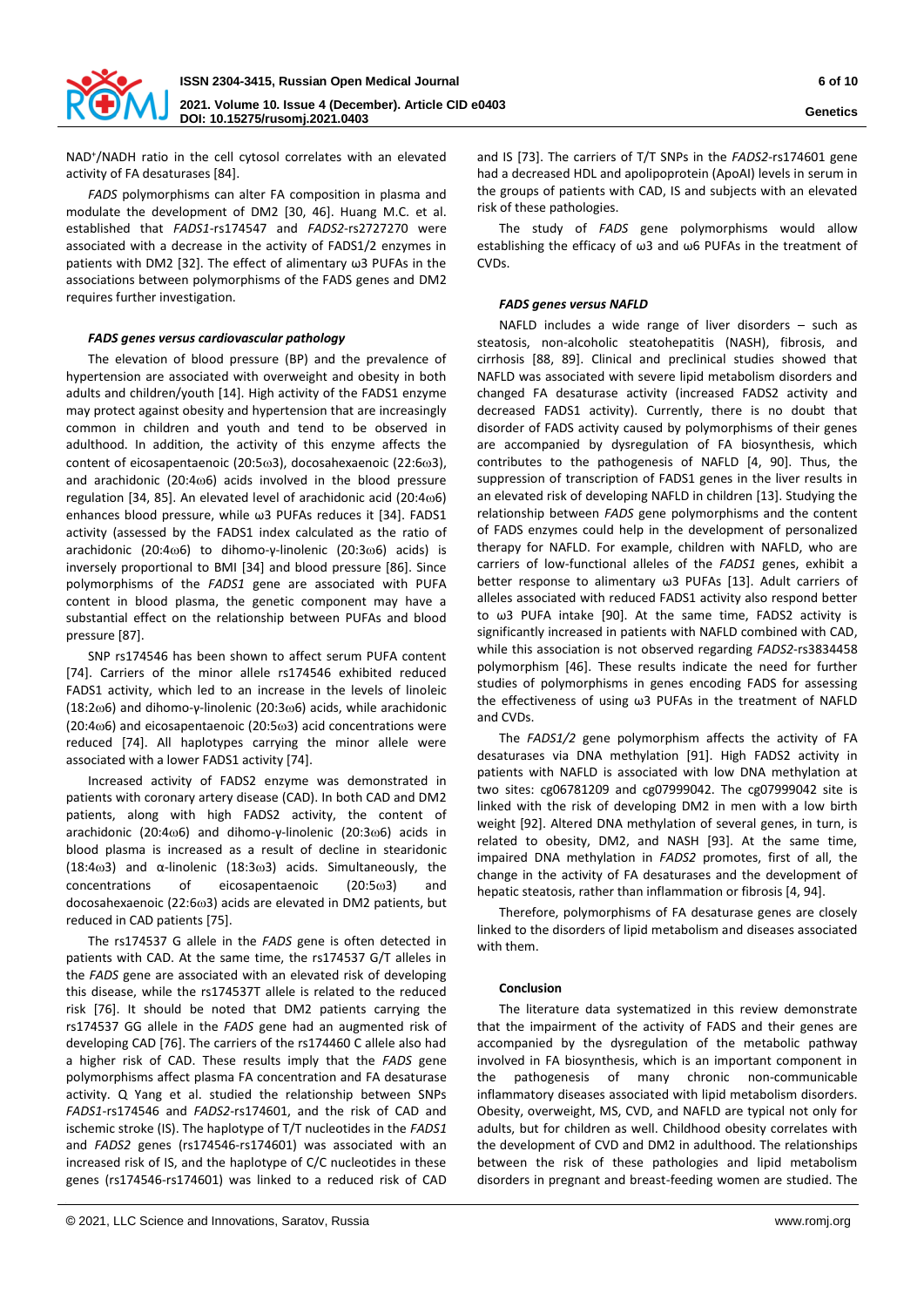

modulation of epigenetic mechanisms in pregnant and breastfeeding women, children and youth via using fatty acids may improve metabolic health and reduce the risk of developing lipid metabolism-related diseases in adults.

The relationship between genetic factors controlling fatty acid biosynthesis, lipid metabolism disorders, and the development of common pathologies associated with those in adults and children, was described in this review. SNP in the *FADS1* gene cluster *FADS1*-rs174547 affect ω3 PUFA concentration in blood plasma and lead to the development of MS and DM2. *FADS1*-rs174546, *FADS2*-rs1535 SNPs also influence ω3 PUFA content in blood plasma and increase the risk of obesity during pregnancy, as well as the chance of developing CAD and IS. Correlations between *FADS*-rs174537 and PUFA level also relate to a higher risk of CAD. *FADS2*-rs174602 is associated with ω3, ω6 PUFA levels in blood plasma and an elevated risk of metabolic disorders. Changes in *FADS2*-rs174575 correlate with the levels of ω3 and ω6 PUFAs in blood plasma and enhance a risk of metabolic disorders in the mother. Thus, FAs can regulate gene expression by altering epigenetic mechanisms and, therefore, they have a positive or negative effect on metabolic outcomes. Additional research is needed to detail the role of FAs in the regulation of epigenetic mechanisms in metabolic diseases. The polymorphisms of *FADS1/2* genes affect the activity of FA desaturases via DNA methylation. However, it is important to investigate other epigenetic mechanisms, for example, acetylation or deacetylation of histones and miRNAs.

According to the literature, PUFAs are widely used as dietary supplements for the prevention and treatment of inflammatory diseases associated with lipid metabolism disorders. Disparities in the results of the studies assessing the benefits of PUFA supplementation may be explained by the fact that people of different ages and ethnic origins may exhibit different responses to PUFAs coming from food. Specific features of such metabolic response to the use of these FAs in adults, children, pregnant and breast-feeding women were established. Currently, many factors that may influence the ability to effectively react to alimentary PUFAs, in particular, variants of the genes involved in the PUFA metabolism, are under study.

Hence, the health effects of dietary ω-3 and ω-6 PUFAs may vary depending on FADS genetic variants. Further study of the genetic mechanisms regulating the metabolic pathways involved in the FA synthesis would contribute to a better understanding of the pathogenesis of many multifactorial diseases, as well as to predicting the effectiveness of their treatment via using ω3 PUFAs. Additional studies of the regulatory mechanisms of specific genes, their metabolic effects and the influence of other components (such as intestinal microbiota, methyl donors, polyphenols, etc.) on epigenetics are needed.

## **Conflict of interest**

We declare that we have no conflicts of interest.

#### **References**

- 1. Jang H, Park K. Omega-3 and omega-6 polyunsaturated fatty acids and metabolic syndrome: A systematic review and meta-analysis. *Clin Nutr* 2020; 39(3): 765-773[. https://doi.org/10.1016/j.clnu.2019.03.032.](https://doi.org/10.1016/j.clnu.2019.03.032)
- 2. González-Becerra K, Ramos-Lopez O, Barrón-Cabrera E, Riezu-Boj JI, Milagro FI, Martínez-López E, et al. Fatty acids, epigenetic mechanisms

and chronic diseases: A systematic review. *Lipids Health Dis* 2019; 18(1): 178[. https://doi.org/10.1186/s12944-019-1120-6.](https://doi.org/10.1186/s12944-019-1120-6) 

- 3. Serhan CN, Levy BD. Resolvins in inflammation: emergence of the proresolving superfamily of mediators. *J Clin Invest* 2018; 128: 2657-269. [https://doi.org/10.1172/jci97943.](https://doi.org/10.1172/jci97943)
- 4. He Z, Zhang R, Jiang F, Zhang H, Zhao A, Xu B, et al. FADS1-FADS2 genetic polymorphisms are associated with fatty acid metabolism through changes in DNA methylation and gene expression. *Clin. Epigenetics* 2018; 10(1): 113. [https://doi.org/10.1186/s13148-018-](https://doi.org/10.1186/s13148-018-0545-5) [0545-5.](https://doi.org/10.1186/s13148-018-0545-5)
- 5. Das UN. Bioactive lipids in age-related disorders. *Adv Exp Med Biol* 2020; 1260: 33-83[. https://doi.org/10.1007/978-3-030-42667-5\\_3.](https://doi.org/10.1007/978-3-030-42667-5_3)
- 6. Margină D, Ungurianu A, Purdel C, Nitulescu GM, Tsoukalas D, Sarandi E, et al. Analysis of the intricate effects of polyunsaturated fatty acids and polyphenols on inflammatory pathways in health and disease. *Food Chem Toxicol* 2020; 143: 111558. [https://doi.org/10.1016/j.fct.2020.111558.](https://doi.org/10.1016/j.fct.2020.111558)
- 7. Kytikova OY, Novgorodtseva TP, Antonyuk MV, Denisenko YK, Gvozdenko ТA. Molecular targets of fatty acid ethanolamides in asthma. *Medicina (Kaunas)* 2019; 55(4); 87. [https://doi.org/10.3390/medicina55040087.](https://doi.org/10.3390/medicina55040087)
- 8. Abdelhamid AS, Brown TJ, Brainard JS, Biswas P, Thorpe GC, Moore HJ, et al. Omega-3 fatty acids for the primary and secondary prevention of cardiovascular disease. *Cochrane Database Syst Rev* 2020; 3(2): CD003177[. https://doi.org/10.1002/14651858.cd003177.pub4.](https://doi.org/10.1002/14651858.cd003177.pub4)
- 9. Watanabe Y, Tatsuno I. Prevention of cardiovascular events with omega-3 polyunsaturated fatty acids and the mechanism involved. *J Atheroscler Thromb* 2020; 27(3): 183-198. [https://doi.org/10.5551/jat.50658.](https://doi.org/10.5551/jat.50658)
- 10. Brandão AD, da Silva JH, Mariane Oliveira Lima S, Lima L, Loize B, de Castro AAM, et al. Short and long term effect of treatment nonpharmacological and lifestyle in patients with metabolic syndrome. *Diabetol Metab Syndr* 2020; 12: 16. [https://doi.org/10.1186/s13098-](https://doi.org/10.1186/s13098-020-0522-y) [020-0522-y.](https://doi.org/10.1186/s13098-020-0522-y)
- 11. Kytikova OYu, Novgorodtseva TP, Denisenko YuK, Kovalevsky DA. Metabolic and genetic determinants of lipid metabolism disruption in non-alcoholic fatty liver disease. *Russian Journal of Gastroenterology, Hepatology, Coloproctology* 2020; 30(2): 15-25. Russian. [https://doi.org/10.22416/1382-4376-2020-30-2-15-25.](https://doi.org/10.22416/1382-4376-2020-30-2-15-25)
- 12. Kumar S, Balagopal PB. Vaspin and omentin-1 in obese children with metabolic syndrome: Two new kids on the block? *Metab Syndr Relat Disord* 2018; 16(2): 73-75[. https://doi.org/10.1089/met.2018.0012.](https://doi.org/10.1089/met.2018.0012)
- 13. González-Bengtsson A, Asadi A, Gao H, Dahlman-Wright K, Jacobsson A. Estrogen enhances the expression of the polyunsaturated fatty acid elongase Elovl2 via ERα in breast cancer cells. *РLoS One* 2016; 11(10): e0164241[. https://doi.org/10.1371/journal.pone.0164241.](https://doi.org/10.1371/journal.pone.0164241)
- 14. Martin L, Oepen J, Reinehr T, Wabitsch M, Claussnitzer G, Waldeck E, et al. Ethnicity and cardiovascular risk factors: evaluation of 40,921 normal-weight, overweight or obese children and adolescents living in Central Europe. *Int J Obes (Lond)* 2015; 39(1): 45-51. [https://doi.org/10.1038/ijo.2014.167.](https://doi.org/10.1038/ijo.2014.167)
- 15. Ramsden CE, Makrides M, Yuan ZX, Horowitz MS, Zamora D, Yelland LN, et al. Plasma oxylipins and unesterified precursor fatty acids are altered by DHA supplementation in pregnancy: Can they help predict risk of preterm birth? *Prostaglandins Leukot Essent Fatty Acids* 2020; 153: 102041[. https://doi.org/10.1016/j.plefa.2019.102041.](https://doi.org/10.1016/j.plefa.2019.102041)
- 16. Preston Mason R. New insights into mechanisms of action for omega-3 fatty acids in atherothrombotic cardiovascular disease. *Curr Atheroscler Rep* 2019; 21(1): 2. [https://doi.org/10.1007/s11883-019-](https://doi.org/10.1007/s11883-019-0762-1) [0762-1.](https://doi.org/10.1007/s11883-019-0762-1)
- 17. Ajith TA. A recent update on the effects of omega-3 fatty acids in Alzheimer's Disease. *Curr Clin Pharmacol* 2018; 13(4): 252-260. [https://doi.org/10.2174/1574884713666180807145648.](https://doi.org/10.2174/1574884713666180807145648)
- 18. Abdelhamid AS, Martin N, Bridges C, Brainard JS, Wang X, Brown TJ, et al. Polyunsaturated fatty acids for the primary and secondary

**Genetics**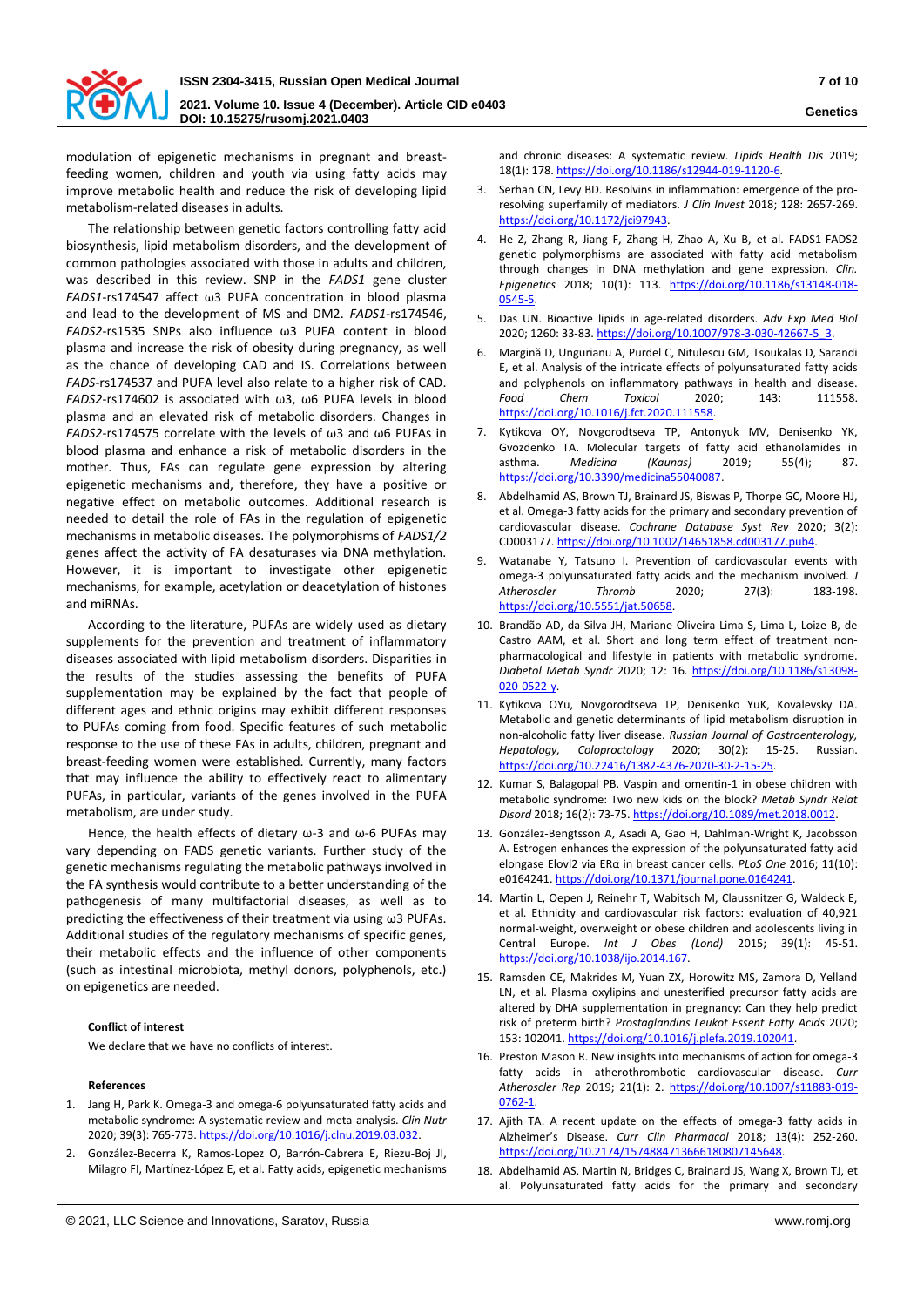

**DOI: 10.15275/rusomj.2021.0403**

prevention of cardiovascular disease. *Cochrane Database Syst Rev* 2018; 11(11): CD012345. [https://doi.org/10.1002/14651858.cd012345.pub3.](https://doi.org/10.1002/14651858.cd012345.pub3) 

- 19. Jia X, Kohli P, Virani SS. Omega-3 fatty acid and cardiovascular outcomes: Insights from recent clinical trials. *Curr Atheroscler Rep* 2019; 21(1): 1[. https://doi.org/10.1007/s11883-019-0763-0.](https://doi.org/10.1007/s11883-019-0763-0)
- 20. Lenihan-Geels G, Bishop KS, Ferguson LR. Cancer risk and eicosanoid production: Interaction between the protective effect of long chain omega-3 polyunsaturated fatty acid intake and genotype. *J Clin Med* 2016; 5(2): 25[. https://doi.org/10.3390/jcm5020025.](https://doi.org/10.3390/jcm5020025)
- 21. Denisenko YK, Kytikova OY, Novgorodtseva TP, Antonyuk MV, Gvozdenko TA, Kantur TA. Lipid-Induced mechanisms of metabolic syndrome. *J Obes* 2020; 2020: 5762395. [https://doi.org/10.1155/2020/5762395.](https://doi.org/10.1155/2020/5762395)
- 22. Shama S, Liu W. Omega-3 fatty acids and gut microbiota: A reciprocal interaction in nonalcoholic fatty liver disease. *Dig Dis Sci* 2020; 65(3): 906-910[. https://doi.org/10.1007/s10620-020-06117-5.](https://doi.org/10.1007/s10620-020-06117-5)
- 23. Wu JHY, Marklund M, Imamura F, Tintle N, Ardisson Korat AV, de Goede J, et al. Omega-6 fatty acid biomarkers and incident type 2 diabetes: Pooled analysis of individual-level data for 39 740 adults from 20 prospective cohort studies. *Lancet Diabetes Endocrinol* 2017; 5(12): 965-974[. https://doi.org/10.1016/s2213-8587\(17\)30307-8](https://doi.org/10.1016/s2213-8587(17)30307-8) .
- 24. Harris DN, Ruczinski I, Yanek LR, Becker LC, Becker DM, Guio H, et al. Evolution of hominin polyunsaturated fatty acid metabolism: From Africa to the New World. *Genome Biol Evol* 2019; 11(5): 1417-1430. [https://doi.org/10.1093/gbe/evz071.](https://doi.org/10.1093/gbe/evz071)
- 25. Chilton FH, Dutta R, Reynolds LM, Sergeant S, Mathias RA, Seeds MC. Precision nutrition and omega-3 polyunsaturated fatty acids: A case for personalized supplementation approaches for the prevention and management of human diseases. *Nutrients* 2017; 9(11): 1165. [https://doi.org/10.3390/nu9111165.](https://doi.org/10.3390/nu9111165)
- 26. Lattka E, Koletzko B, Zeilinger S, Hibbeln JR, Klopp N, Ring SM, et al. Umbilical cord PUFA are determined by maternal and child fatty acid desaturase (FADS) genetic variants in the Avon Longitudinal Study of Parents and Children (ALSPAC). *Br J Nutr* 2013; 109(7): 1196-1210. [https://doi.org/10.1017/s0007114512003108.](https://doi.org/10.1017/s0007114512003108)
- 27. Conway MC, McSorley EM, Mulhern MS, Strain JJ, van Wijngaarden E, Yeates AJ. Influence of fatty acid desaturase (FADS) genotype on maternal and child polyunsaturated fatty acids (PUFA) status and child health outcomes: A systematic review. *Nutr Re* 2020; 78(8): 627-646. [https://doi.org/10.1093/nutrit/nuz086.](https://doi.org/10.1093/nutrit/nuz086)
- 28. Yeates AJ, Zavez A, Thurston SW, McSorley EM, Mulhern MS, Alhamdow A, et al. Maternal long-chain polyunsaturated fatty acid status, methylmercury exposure, and birth outcomes in a high-fisheating mother-child cohort. *J Nutr* 2020; 150(7): 1749-1756. [https://doi.org/10.1093/jn/nxaa131.](https://doi.org/10.1093/jn/nxaa131)
- 29. de la Garza Puentes A, Montes Goyanes R, Chisaguano Tonato AM, Torres-Espínola FJ, Arias García M, de Almeida L, et al. Association of maternal weight with FADS and ELOVL genetic variants and fatty acid levels- The PREOBE follow-up. *PLoS One* 2017; 12(6): e0179135. <https://doi.org/10.1371/journal.pone.0179135>
- 30. Brayner B, Kaur G, Keske MA, Livingstone KM. FADS Polymorphism, omega-3 fatty acids and diabetes risk: A systematic review. *Nutrients* 2018; 10(6): 758[. https://doi.org/10.3390/nu10060758.](https://doi.org/10.3390/nu10060758)
- 31. Czumaj A, Śledziński T. Biological role of unsaturated fatty acid desaturases in health and disease. *Nutrients* 2020; 12(2): 356. [https://doi.org/10.3390/nu12020356.](https://doi.org/10.3390/nu12020356)
- 32. Huang MC, Chang WT, Chang HY, Chung HF, Chen FP, Huang YF, et al. FADS gene polymorphisms, fatty acid desaturase activities, and HDL-C in type 2 diabetes. *Int J Environ Res Public Health* 2017; 14(6): 572. [https://doi.org/10.3390/ijerph14060572.](https://doi.org/10.3390/ijerph14060572)
- 33. O'Neill CM, Minihane AM. The impact of fatty acid desaturase genotype on fatty acid status and cardiovascular health in adults. *Proc Nutr Soc* 2017; 76(1): 64-75. [https://doi.org/10.1017/s0029665116000732.](https://doi.org/10.1017/s0029665116000732)
- 34. Wolters M, Dering C, Siani A, Russo P, Kaprio J, Risé P, et al. The role of a FADS1 polymorphism in the association of fatty acid blood levels, BMI and blood pressure in young children- Analyses based on path models. *PLoS One* 2017; 12(7): e0181485. [https://doi.org/10.1371/journal.pone.0181485.](https://doi.org/10.1371/journal.pone.0181485)
- 35. Serini S, Calviello G. Omega-3 PUFA Responders and non-responders and the prevention of lipid dysmetabolism and related diseases. Nutrients 2020; 12(5): 1363[. https://doi.org/10.3390/nu12051363.](https://doi.org/10.3390/nu12051363)
- 36. Zharmakhanova G, Syrlybayeva L, Nurbaulina E, Baikadamova L, Eshtayeva G. Inborn errors of fatty acid metabolism (Review). *Georgian Med News* 2020; (303): 161-167. Russian. [https://pubmed.ncbi.nlm.nih.gov/32841199.](https://pubmed.ncbi.nlm.nih.gov/32841199)
- 37. Harcombe Z. US dietary guidelines: Is saturated fat a nutrient of concern? *Br J Sports Med* 2019; 53(22): 1393-1396. [https://doi.org/10.1136/bjsports-2018-099420.](https://doi.org/10.1136/bjsports-2018-099420)
- 38. Ko CW, Qu J, Black DD, Tso P. Regulation of intestinal lipid metabolism: Current concepts and relevance to disease. *Nat Rev Gastroenterol Hepatol* 2020; 17(3): 169-183. [https://doi.org/10.1038/s41575-019-](https://doi.org/10.1038/s41575-019-0250-7) [0250-7.](https://doi.org/10.1038/s41575-019-0250-7)
- 39. Witard OC, Combet E, Gray SR. Long-chain n-3 fatty acids as an essential link between musculoskeletal and cardio-metabolic health in older adults. *Proc Nutr Soc.* 2020; 79(1): 47-55 [https://doi.org/10.1017/s0029665119000922.](https://doi.org/10.1017/s0029665119000922)
- 40. Shrestha N, Sleep SL, Cuffe JSM, Holland OJ, Perkins AV, Yau SY, et al. Role of omega-6 and omega-3 fatty acids in fetal programming. *Clin Exp Pharmacol Physiol* 2020; 47(5): 907-915. [https://doi.org/10.1111/1440-1681.13244.](https://doi.org/10.1111/1440-1681.13244)
- 41. Saini RK, Keum YS. Omega-3 and omega-6 polyunsaturated fatty acids: Dietary sources, metabolism, and significance – A review. *Life Sci* 2018; 203: 255-267. [https://doi.org/10.1016/j.lfs.2018.04.049.](https://doi.org/10.1016/j.lfs.2018.04.049)
- 42. Tryndyak VP, Han T, Fuscoe JC, Ross SA, Beland FA, Pogribny IP. Status of hepatic DNA methylome predetermines and modulates the severity of non-alcoholic fatty liver injury in mice. *BMC Genomics* 2016; 17: 298[. https://doi.org/10.1186/s12864-016-2617-2.](https://doi.org/10.1186/s12864-016-2617-2)
- 43. Castro LFC, Tocher DR, Monroig O. Long-chain polyunsaturated fatty acid biosynthesis in chordates: Insights into the evolution of Fads and Elovl gene repertoire. *Prog Lipid Res* 2016; 62: 25-40 [https://doi.org/10.1016/j.plipres.2016.01.001.](https://doi.org/10.1016/j.plipres.2016.01.001)
- 44. Arab JP, Arrese M, Trauner M. Recent insights into the pathogenesis of nonalcoholic fatty liver disease. *Annu Rev Pathol* 2018; 13: 321-350. [https://doi.org/10.1146/annurev-pathol-020117-043617.](https://doi.org/10.1146/annurev-pathol-020117-043617)
- 45. Žák A, Slabý A, Tvrzická E, Jáchymová M, Macášek J, Vecka M, et al. Desaturases of fatty acids (FADS) and their physiological and clinical implication. *Cas Lek Cesk* 2016; 155(2): 15-21. Czech. [https://pubmed.ncbi.nlm.nih.gov/27088787.](https://pubmed.ncbi.nlm.nih.gov/27088787)
- 46. Jump DB, Lytle KA, Depner CM, Tripathy S. Omega-3 Polyunsaturated fatty acids as a treatment strategy for nonalcoholic fatty liver disease. *Pharmacol Ther* 2018; 181: 108-125. [https://doi.org/10.1016/j.pharmthera.2017.07.007.](https://doi.org/10.1016/j.pharmthera.2017.07.007)
- 47. Joshi K, Gadgil M, Pandit A, Otiv S, Kothapalli KSD, Brenna JT. Dietary pattern regulates fatty acid desaturase 1 gene expression in Indian pregnant women to spare overall long chain polyunsaturated fatty acids levels. *Mol Biol Rep* 2019; 46(1): 687–693. [https://doi.org/10.1007/s11033-018-4524-x.](https://doi.org/10.1007/s11033-018-4524-x)
- 48. Khamlaoui W, Mehri S, Hammami S, Hammouda S, Chraeif I, Elosua R, et al. Association between genetic variants in FADS1-FADS2 and ELOVL2 and obesity, lipid traits, and fatty acids in Tunisian population. *Clin Appl Thromb Hemost* 2020; 26: 1076029620915286. [https://doi.org/10.1177/1076029620915286.](https://doi.org/10.1177/1076029620915286)
- 49. Rahbar E, Ainsworth HC, Howard TD, Hawkins GA, Ruczinski I, Mathias R, et al. Uncovering the DNA methylation landscape in key regulatory regions within the FADS cluster. *PLoS One* 2017; 12: e0180903. [https://doi.org/10.1371/journal.pone.0180903.](https://doi.org/10.1371/journal.pone.0180903)
- 50. Guan W, Steffen BT, Lemaitre RN, Wu JHY, Tanaka T, Manichaikul A, et al. Genome-wide association study of plasma N6 polyunsaturated fatty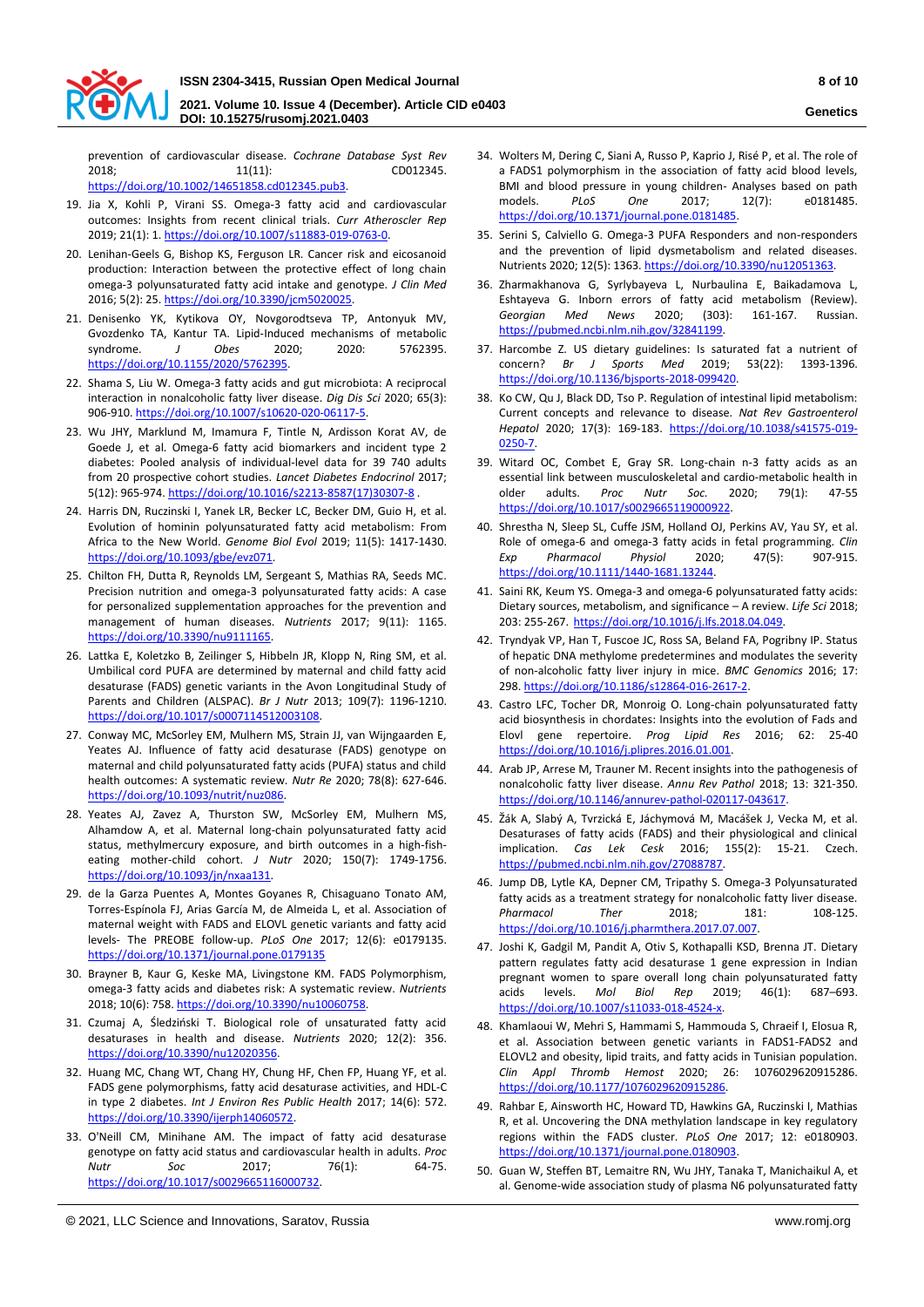

acids within the cohorts for heart and aging research in genomic epidemiology consortium. *Circ Cardiovasc Genet* 2014; 7(3): 321-331. [https://doi.org/10.1161/circgenetics.113.000208.](https://doi.org/10.1161/circgenetics.113.000208) 

- 51. de Toro-Martín J, Guénard F, Rudkowska I, Lemieux S, Couture P, Vohl MC. A common variant in ARHGEF10 alters delta-6 desaturase activity and influence susceptibility to hypertriglyceridemia. *J Clin Lipidol* 2018; 12(2): 311-320.e3[. https://doi.org/10.1016/j.jacl.2017.10.020.](https://doi.org/10.1016/j.jacl.2017.10.020)
- 52. Tricò D, Di Sessa A, Caprio S, Chalasani N, Liu W, Liang T, et al. Oxidized derivatives of linoleic acid in pediatric metabolic syndrome: Is their pathogenic role modulated by the genetic background and the gut microbiota? *Antioxid Redox Signal* 2017; 30(2): 241-250. [https://doi.org/10.1089/ars.2017.7049.](https://doi.org/10.1089/ars.2017.7049)
- 53. Coltell O, Sorlí JV, Asensio EM, Barragán R, González JI, Giménez-Alba IM, et al. Genome-Wide Association study for serum omega-3 and omega-6 polyunsaturated fatty acids: Exploratory analysis of the sexspecific effects and dietary modulation in Mediterranean subjects with metabolic syndrome. *Nutrients* 2020; 12(2): 310. [https://doi.org/10.3390/nu12020310.](https://doi.org/10.3390/nu12020310)
- 54. Bernard JY, Pan H, Aris IM, Moreno-Betancur M, Soh SE, Yap F, et al. Long-chain polyunsaturated fatty acids, gestation duration, and birth size: A Mendelian randomization study using fatty acid desaturase variants. *Am J Clin Nutr* 2018; 108(1): 92-100. [https://doi.org/10.1093/ajcn/nqy079.](https://doi.org/10.1093/ajcn/nqy079)
- 55. Lankinen MA, Fauland A, Shimizu BI, Ågren J, Wheelock CE, Laakso M, et al. Inflammatory response to dietary linoleic acid depends on FADS1 genotype. *Am J Clin Nutr* 2019; 109(1): 165-175. [https://doi.org/10.1093/ajcn/nqy287.](https://doi.org/10.1093/ajcn/nqy287)
- 56. Gonzalez-Casanova I, Rzehak P, Stein AD, Garcia Feregrino R, Rivera Dommarco JA, Barraza-Villarreal A, et al. Maternal single nucleotide polymorphisms in the fatty acid desaturase 1 and 2 coding regions modify the impact of prenatal supplementation with DHA on birth weight. *Am J Clin Nutr* 2016; 103(4): 1171-1178. [https://doi.org/10.3945/ajcn.115.121244.](https://doi.org/10.3945/ajcn.115.121244)
- 57. Mychaleckyj JC, Nayak U, Colgate ER, Zhang D, Carstensen T, Ahmed S, et al. Multiplex genomewide association analysis of breast milk fatty acid composition extends the phenotypic association and potential selection of FADS1 variants to arachidonic acid, a critical infant micronutrient. *J Med Genet* 2018; 55(7): 459-468. [https://doi.org/10.1136/jmedgenet-2017-105134.](https://doi.org/10.1136/jmedgenet-2017-105134)
- 58. Ding Z, Liu GL, Li X, Chen XY, Wu YX, Cui CC, et al. Association of polyunsaturated fatty acids in breast milk with fatty acid desaturase gene polymorphisms among Chinese lactating mothers. *Prostaglandins Leukot Essent Fatty Acids* 2016; 109: 66-71. [https://doi.org/10.1016/j.plefa.2016.03.009.](https://doi.org/10.1016/j.plefa.2016.03.009)
- 59. Lupu DS, Cheatham CL, Corbin KD, Niculescu MD. Genetic and epigenetic transgenerational implications related to omega-3 fatty acids. Part I: Maternal FADS2 genotype and DNA methylation correlate with polyunsaturated fatty acid status in toddlers: An exploratory<br>analvsis. Nutr Res 2015; 35(11): 939-947. analysis. *Nutr Res* 2015; 35(11): 939-947. [https://doi.org/10.1016/j.nutres.2015.09.004.](https://doi.org/10.1016/j.nutres.2015.09.004)
- 60. Al-Hilal M, Alsaleh A, Maniou Z, Lewis FJ, Hall WL, Sanders TA, et al. Genetic variation at the FADS1-FADS2 gene locus influences delta-5 desaturase activity and LC-PUFA proportions after fish oil supplement. *Lipid Res* 2013; 54(2): 542-551[. https://doi.org/10.1194/jlr.p032276.](https://doi.org/10.1194/jlr.p032276)
- 61. Leng S, Winter T, Aukema HM. Dietary LA and sex effects on oxylipin profiles in rat kidney, liver, and serum differ from their effects on PUFAs. *J Lipid Res* 2017; 58(8): 1702-1712. [https://doi.org/10.1194/jlr.m078097.](https://doi.org/10.1194/jlr.m078097)
- 62. Harsløf LB, Larsen LH, Ritz C, Hellgren LI, Michaelsen KF, Vogel U, et al. FADS genotype and diet are important determinants of DHA status: A cross-sectional study in Danish infants. *Am J Clin Nutr* 2013; 97: 1403- 1410[. https://doi.org/10.3945/ajcn.113.058685.](https://doi.org/10.3945/ajcn.113.058685)
- 63. Lauritzen L, Sørensen LB, Harsløf LB, Ritz C, Stark KD, Astrup A, et al. Mendelian randomization shows sex-specific associations between long-chain PUFA-related genotypes and cognitive performance in

Danish schoolchildren. *Am J Clin Nutr* 2017; 106: 88-95. [https://doi.org/10.3945/ajcn.117.152595.](https://doi.org/10.3945/ajcn.117.152595) 

- 64. Andersen KR, Harsløf LB, Schnurr TM, Hansen T, Hellgren LI, Michaelsen KF, et al. A study of associations between early DHA status and fatty acid desaturase (FADS) SNP and developmental outcomes in children of obese mothers. *Br J Nutr* 2017; 117(2): 278-286. [https://doi.org/10.1017/s0007114516004645.](https://doi.org/10.1017/s0007114516004645)
- 65. Lauritzen L, Amundsen ID, Damsgaard CT, Lind MV, Schnurr TM, Hansen T, et al. FADS and PPARG2 single nucleotide polymorphisms are associated with plasma lipids in 9-mo-old infants. *J Nutr* 2019; 149(5): 708-715[. https://doi.org/10.1093/jn/nxy323.](https://doi.org/10.1093/jn/nxy323)
- 66. Meldrum SJ, Li Y, Zhang G, Heaton AEM, D'Vaz N, Manz J, et al. Can polymorphisms in the fatty acid desaturase (FADS) gene cluster alter the effects of fish oil supplementation on plasma and erythrocyte fatty acid profiles? An exploratory study. *Eur J Nutr* 2018; 57(7): 2583-2594. [https://doi.org/10.1007/s00394-017-1529-5.](https://doi.org/10.1007/s00394-017-1529-5)
- 67. Salas Lorenzo I, Chisaguano Tonato AM, de la Garza Puentes A, Nieto A, Herrmann F, Dieguez E, et al. The effect of an infant formula supplemented with AA and DHA on fatty acid levels of infants with different FADS genotypes: The COGNIS study. *Nutrients* 2019; 11(3): 602[. https://doi.org/10.3390/nu11030602.](https://doi.org/10.3390/nu11030602)
- 68. Liu F, Li Z, Lv X, Ma J. Dietary n-3 Polyunsaturated fatty acid intakes modify the effect of genetic variation in fatty acid desaturase 1 on coronary artery disease. *PLoS One* 2015; 10: e0121255. [https://doi.org/10.1371/journal.pone.0121255.](https://doi.org/10.1371/journal.pone.0121255)
- 69. Gromovsky AD, Schugar RC, Brown AL, Helsley RN, Burrows AC, Ferguson D, et al. Δ-5 Fatty acid desaturase FADS1 impacts metabolic disease by balancing proinflammatory and proresolving lipid mediators. Arterioscler. *Thromb Vasc Biol* 2018, 38(1), 218-231. [https://doi.org/10.1161/ATVBAHA.117.309660.](https://doi.org/10.1161/ATVBAHA.117.309660)
- 70. Hermant X, Delay C, Flaig A, Luque-Bedregal J, Briand G, Bout MA, et al. Identification of a functional FADS1 3'UTR variant associated with erythrocyte n-6 polyunsaturated fatty acids levels*. J Clin Lipidol* 2018; 12(5): 1280-1289[. https://doi.org/10.1016/j.jacl.2018.07.012.](https://doi.org/10.1016/j.jacl.2018.07.012)
- 71. Ching YK, Chin YS, Appukutty M, Ramanchadran V, Yu CY, Ang GY, et al. Interaction of dietary linoleic acid and α-linolenic acids with rs174547 in FADS1 gene on metabolic syndrome components among vegetarians. *Nutrients* 2019; 11(7): 1686. [https://doi.org/10.3390/nu11071686.](https://doi.org/10.3390/nu11071686)
- 72. Dumont J, Goumidi L, Grenier-Boley B, Cottel D, Marécaux N, Montaye M, et al. Dietary linoleic acid interacts with FADS1 genetic variability to modulate HDL-cholesterol and obesity-related traits. *Clin Nutr* 2018; 37(5): 1683-1689[. https://doi.org/10.1016/j.clnu.2017.07.012.](https://doi.org/10.1016/j.clnu.2017.07.012)
- 73. Yang Q, Yin RX, Cao XL, Wu DF, Chen WX, Zhou YJ. Association of two polymorphisms in the FADS1/FADS2 gene cluster and the risk of coronary artery disease and ischemic stroke. *Int J Clin Exp Pathol* 2015; 8(6): 7318-7331[. https://pubmed.ncbi.nlm.nih.gov/26261632.](https://pubmed.ncbi.nlm.nih.gov/26261632)
- 74. Bokor S, Dumont J, Spinneker A, Gonzalez-Gross M, Nova E, Widhalm K, et al. Single nucleotide polymorphisms in the FADS gene cluster are associated with delta-5 and delta-6 desaturase activities estimated by serum fatty acid ratios. *J Lipid Res* 2010; 51(8): 2325-2333. [https://doi.org/10.1194/jlr.m006205.](https://doi.org/10.1194/jlr.m006205)
- 75. Li SW, Wang J, Yang Y, Liu ZJ, Cheng L, Liu HY, et al. Polymorphisms in FADS1 and FADS2 alter plasma fatty acids and desaturase levels in type 2 diabetic patients with coronary artery disease. *J Transl Med* 2016; 14: 79[. https://doi.org/10.1186/s12967-016-0834-8.](https://doi.org/10.1186/s12967-016-0834-8)
- 76. Li SW, Lin K, Ma P, Zhang ZL, Zhou YD, Lu SY, et al. FADS gene polymorphisms confer the risk of coronary artery disease in a Chinese Han population through the altered desaturase activities: Based on high-resolution melting analysis. *PLoS One* 2013; 8(1): e55869. [https://doi.org/10.1371/journal.pone.0055869.](https://doi.org/10.1371/journal.pone.0055869)
- 77. Saklayen MG. The global epidemic of the metabolic syndrome. *Curr Hypertens Rep* 2018; 20(2): 12. [https://doi.org/10.1007/s11906-018-](https://doi.org/10.1007/s11906-018-0812-z) [0812-z.](https://doi.org/10.1007/s11906-018-0812-z)

**Genetics**